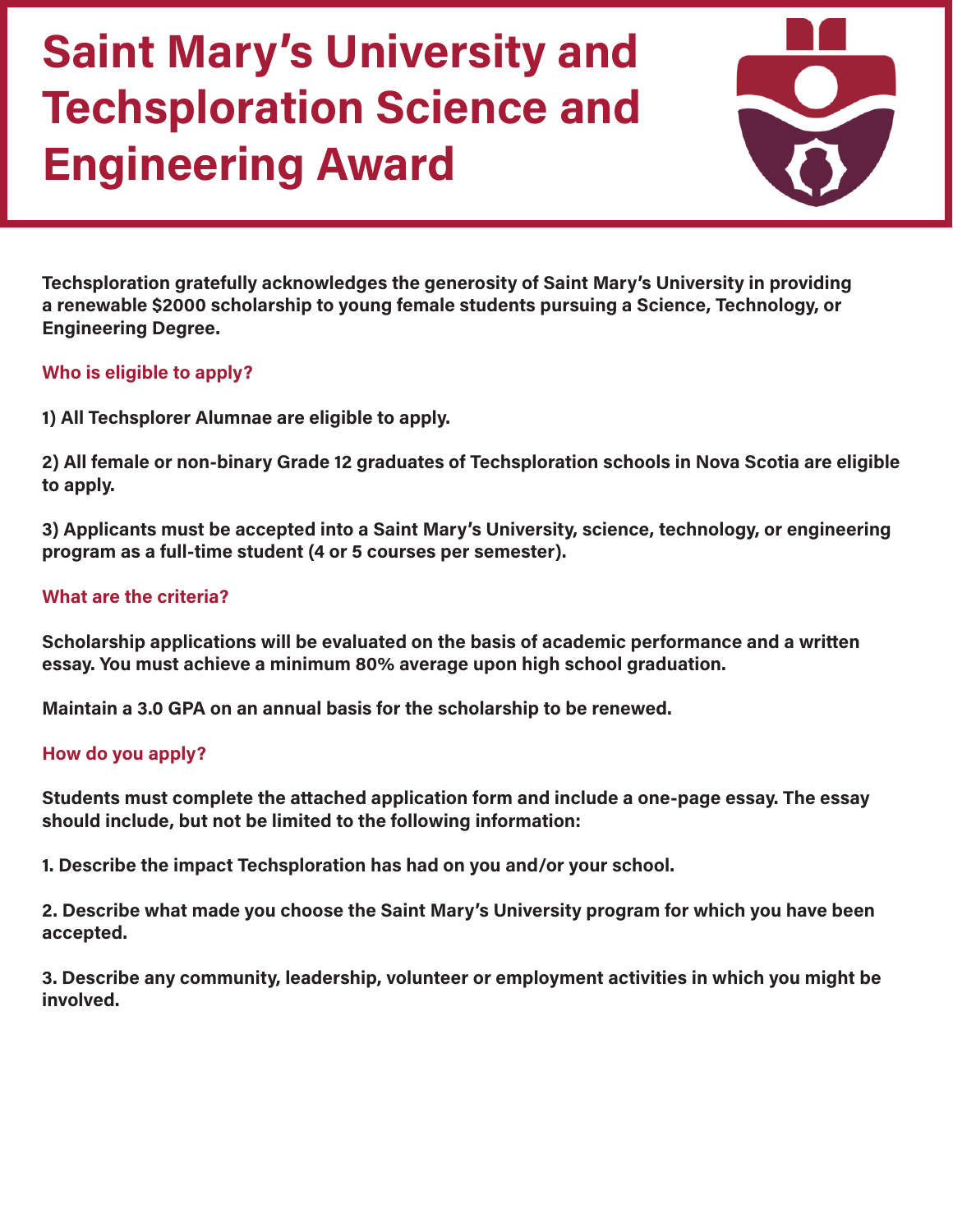

### **Applicants must also submit:**

**• A transcript of your academic record**

**• A letter of reference (preferably from an employer, volunteer organization, or a community member/leader) to briefly state the applicant's merits to receive the Saint Mary's University and Techsploration Science and Engineering Award. Endorsements from a parent/guardian or a teacher who has helped with the Techsploration program cannot be used.**

### **What is the value?**

**The scholarship is valued at \$2000 per year and is renewable on an annual basis, provided the above criteria are met. The award will be applied directly to student tuition in two installments each year, the first in September and the second in January.** 

#### **When is the deadline?**

**Applications must be received by the Scholarship Committee by April 30th. Incomplete applications will not be considered. Only successful candidates will be notified.** 

**Note: This award is not transferable.** 

#### **Contact:**

**Please contact Margaret Davidson at margaret.davidson@techsploration.ca should you have any questions regarding the application process.** 

**Applications can also be mailed to:** 

**Techsploration Unit 5A-800A Windmill Rd. Dartmouth, Nova Scotia B3B 1L1**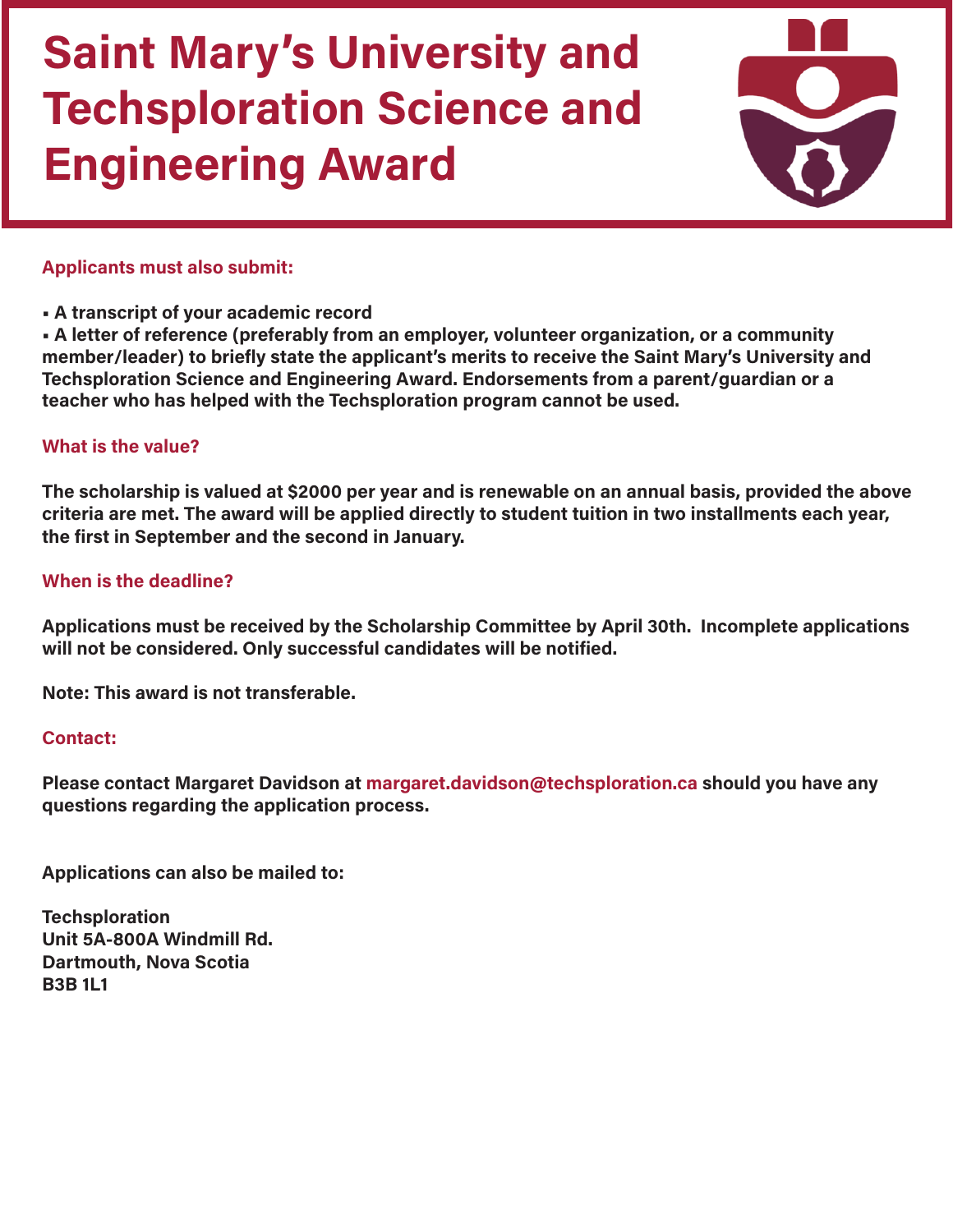

- **1. Name in full: (first, middle & last)**
- **2. Address**

**3. Phone**

**4. Email (personal, NOT school)**

**5. Date of Birth (MM / DD / YYYY)**

**6. Name of Techsploration School Attended**